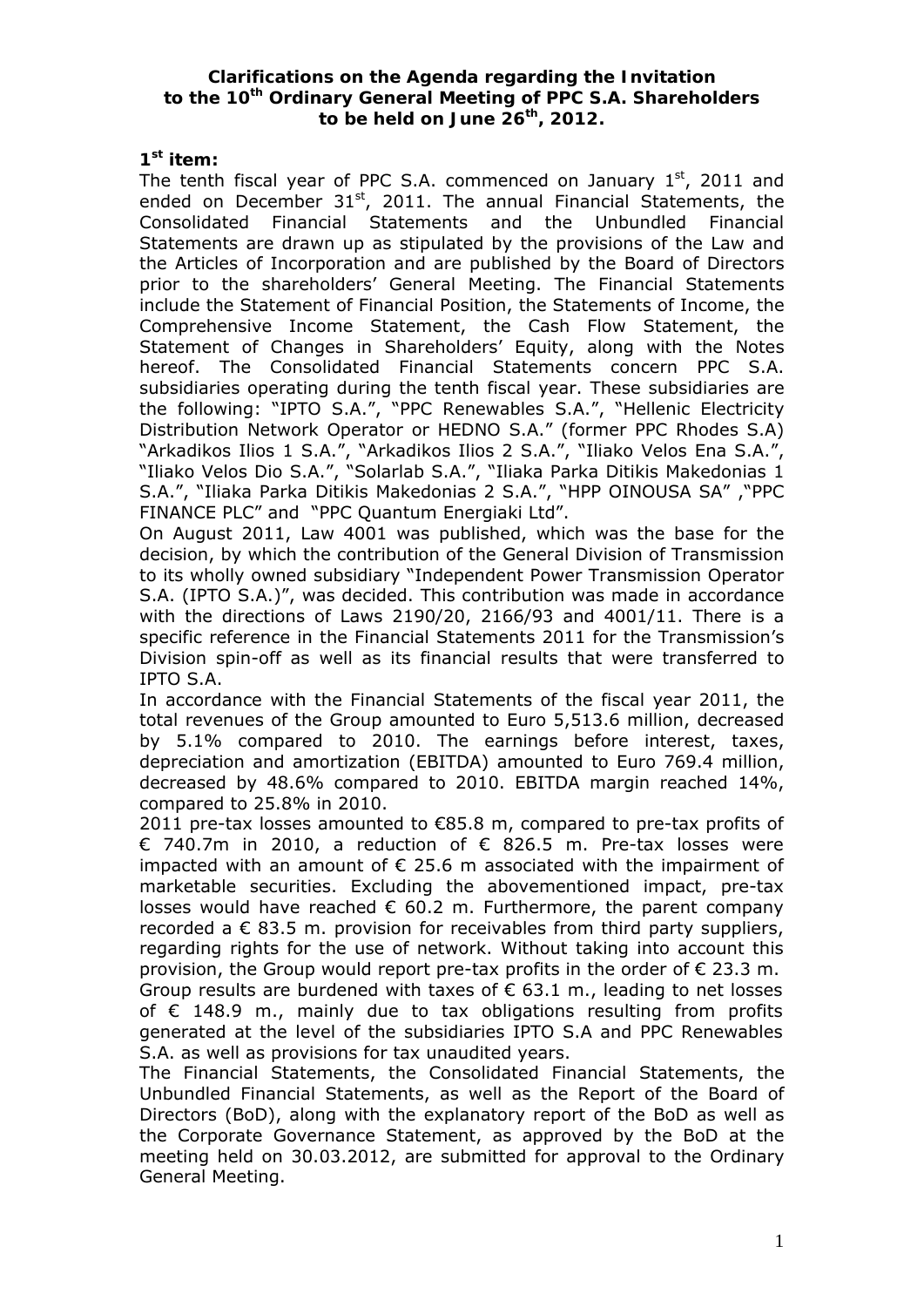# **2nd item:**

In accordance with the Financial Statements, the financial year 2011 was loss-making. In particular, the pre-tax losses of the parent company PPC S.A. amounted to 247.1 million Euros, compared to pre-tax profits in 2010 of 634.9 million Euros. For this reason, no dividend shall be distributed for the financial year 2011.

## **3rd item:**

Following the approval of the Financial Statements, the General Meeting is called to decide, by roll call voting, on the release of the Board of Directors members and the certified auditors-accountants from any liability whatsoever deriving from the proceedings of the tenth fiscal year, pursuant to article 29 of the Articles of Incorporation and article 35 of Codified Law 2190/1920 as currently in force.

# **4th item:**

In accordance with article 10, par. 5 sub.(a) of PPC S.A. Articles of Incorporation, in case that, for any reason whatsoever, there shall be a vacancy in the office of a member of the BoD elected by the majority shareholder (The Greek State), the remaining members of the Board shall appoint another member for the balance of term of the member in the office of whom a vacancy has occurred, and such election shall be validated at the next General Meeting. During the period between the last General Meeting and the present General Meeting, one new member of the BoD was appointed in accordance with the above procedure. This member was Mr. Ioannis Konstantopoulos, replacing Mr. Leonidas Theoklitos for the remaining period of his tenure, namely until 29-06-2013. Pursuant to article 10, par. 5, sub (a) of the Articles of Incorporation, the General Meeting is called to certify the designation of the new member of the BoD.

## **5th item:**

Pursuant to article 18 of PPC S.A.'s Articles of Incorporation the remunerations of any kind and for any reason whatsoever of the Board of Directors' members are subject to approval by the Ordinary General Meeting. Under the above provision of the Articles of Incorporation, the present General Meeting is called to approve the remunerations paid to the Board of Directors members for the fiscal year starting on 1.1.2011 and ending on 31.12.2011, totaling Euro **384.899,63**, against the previously approved amount of Euro **438.152,22** 

Moreover, the General Meeting is called to pre-approve the remunerations of any kind and for any reason whatsoever for the year 2012, as follows:

A. As for the Members of the BoD or their substitutes, if any:

- a) gross compensation of **400** Euros per meeting of the BoD, as well as per member,
- b) gross compensation per member for participation in meetings and committees of the Company totaling Euro **100** per meeting, and with an upper amount of total gross compensations of Euro **154.000** in total for all members.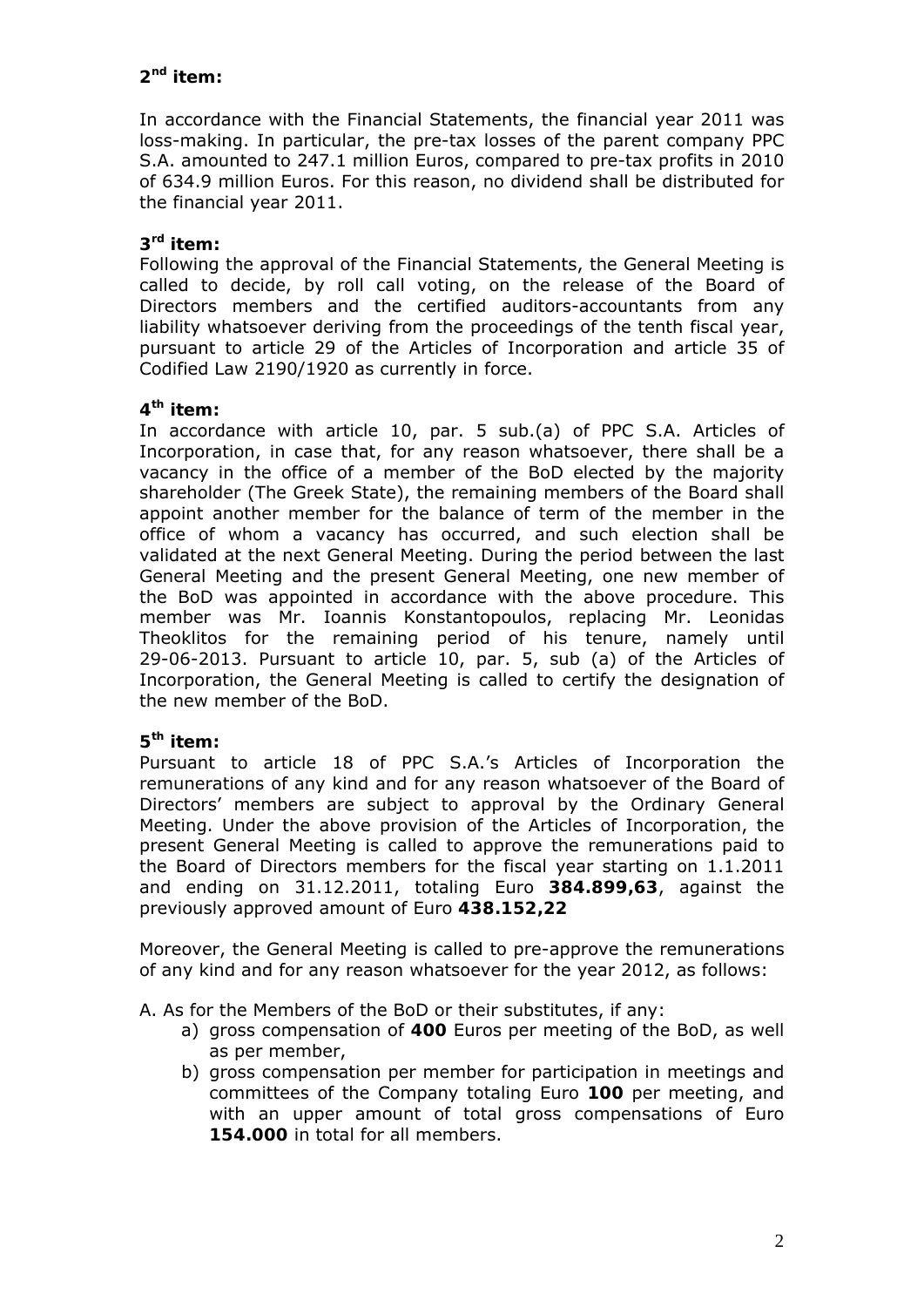B. As for the Chairman and CEO, Mr. Arthouros Zervos, his remuneration for his service as member of the BoD with executive duties is set, in accordance with pars. 2 & 3 of Article 2 of L. 3833/2010, to the amount of the remuneration of the Secretary General increased by 20% and additionally by the corresponding, in accordance with par. 1, Article 2 of L. 3833/2010, family allowance, i.e. a sum of Euro **124,327.56**. The total of his remunerations and compensations of any kind whatsoever shall not in any case exceed the limit of double the amount of the remuneration of the Secretary General of the Ministry increased by the corresponding family allowance, in accordance with par.1, Article 2 of L.3833/2010, i.e. the amount of Euro **180.545,90**.

C. As for the Deputy CEO and member of the Board, Mr. Konstantinos Theos his remuneration for his service as member of the BoD with executive duties is set to Euro **103.606,32** which corresponds to the remuneration of the Secretary General of the Ministry increased by the corresponding family allowance, in accordance with par. 1 of Article 2 of L. 3833/2010.

D. As for the Deputy CEO and member of the Board, Mrs. Ourania Εkaterinari her remuneration for her service as member of the BoD with executive duties is set to Euro **103.606,32** which corresponds to the remuneration of the Secretary General of the Ministry increased by the corresponding family allowance, in accordance with par. 1 of Article 2 of L. 3833/2010.

Therefore, all kinds of remunerations, fees and compensations for the year 2012, in accordance with the above, shall not exceed Euro **541.758,54**

It is to be noted that compensation regarding traveling expenses (based on receipts) of the Members of the BoD, is not included in the abovementioned amounts.

### **6th item:**

Hence, the present Shareholders General Meeting is called to approve the amendments of articles 3, 9, 11, 19, 19a, 32 and 36 due to the harmonization to the provisions of Law No. 4001/2011 and the effective legislative framework and the codification of the PPC S.A.'s Articles of Incorporation thereof, as follows:

| ARTICLES OF INCORPORATION            | <b>PROPOSED AMENDMENTS</b>        |
|--------------------------------------|-----------------------------------|
| <b>IN FORCE</b>                      |                                   |
| «Article $3\%$                       | «Article $3\%$                    |
| Object                               | Object                            |
| The company's object shall be:<br>1. | 1. The company's object shall be: |
| The engagement in commercial<br>(a)  | (a) (Remains as it is)            |
| and industrial activities in the     |                                   |
| energy sector, in Greece and         |                                   |
| abroad. These activities shall       |                                   |
| include, but not be limited to:      |                                   |
| (1) The engagement in                | (1) (Remains as it is)            |
| commercial and industrial            |                                   |
| activities in the electricity        |                                   |
| sector, in Greece and abroad,        |                                   |
| (2) The design, supervision,         | (2) The design,<br>supervision,   |
| construction, exploitation,          | exploitation,<br>construction,    |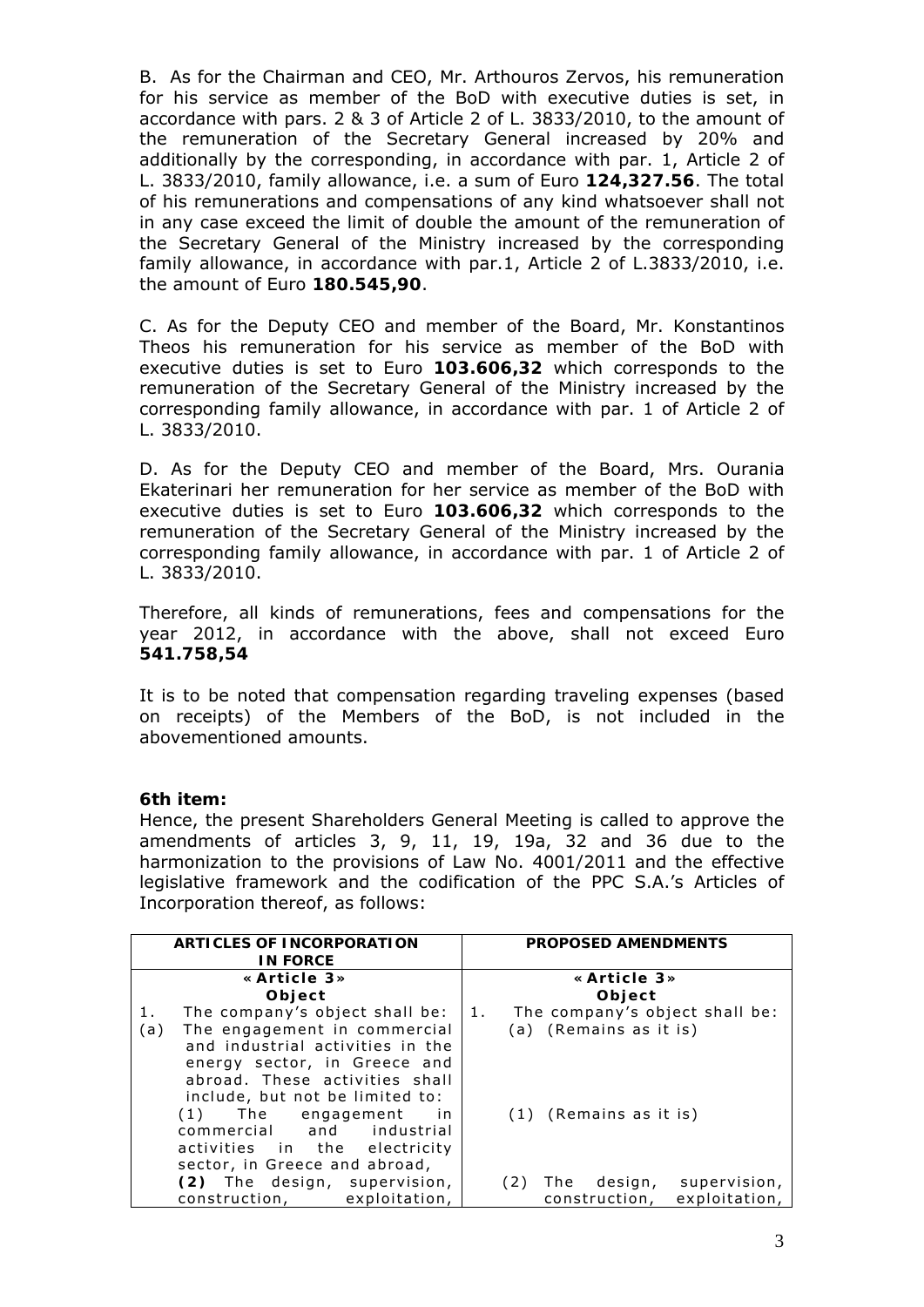maintenance and operation of power plants**, as well as, of transmission and distribution networks,**  (3) The supply and sale of electricity, (4) The extraction, production and supply of energy raw materials, (5) The assignment to third parties, by virtue of contract, of any activity similar to those set forth herein above. (**b**) The engagement in commercial and industrial activities in the telecommunications sector, the provision of services to third parties related to Projects design, management and supervision issues, the provision of services to thirdparty Companies on organization and information technology issues, as well as the exploitation of all kinds of assets held by the company. (c) The establishment of companies, the participation in joint ventures, as well as, the acquisition of shares of other companies, Greek or foreign, and, in general, the participation in enterprises pursuing aims similar to those under (a) and (b) of this paragraph or, the activities of which (enterprises) are directly or indirectly related to the object of the company or which have as object the profitable use of the movable or immovable assets of the company and the development of its resources. 2. In order to attain the objects referred to in the preceding paragraph, PPC S.A. may, in particular, (a) conclude any kind of contracts or agreements with domestic or foreign natural or legal persons and inter-state organizations. (b) participate in the capital of existing companies or in the capital of companies to be established in the future, (3) (Remains as it is) (4) (Remains as it is) (5) (Remains as it is) **(b)** The engagement in commercial and industrial activities in the telecommunications sector, the provision of services to third parties related to Projects design, management and supervision issues, **the provision of services to third parties related to training and occupational**  safety and health<sup>[1](#page-3-0)</sup>, the provision of services to thirdparty Companies on organization and information technology issues, as well as the exploitation of all kinds of assets held by the company. (c) (Remains as it is) 2. (Remains as it is) (a) (Remains as it is) (b) (Remains as it is)

 $\overline{a}$ 

<span id="page-3-0"></span><sup>1</sup> Note : See Board Resolution no 122 /8.5.2012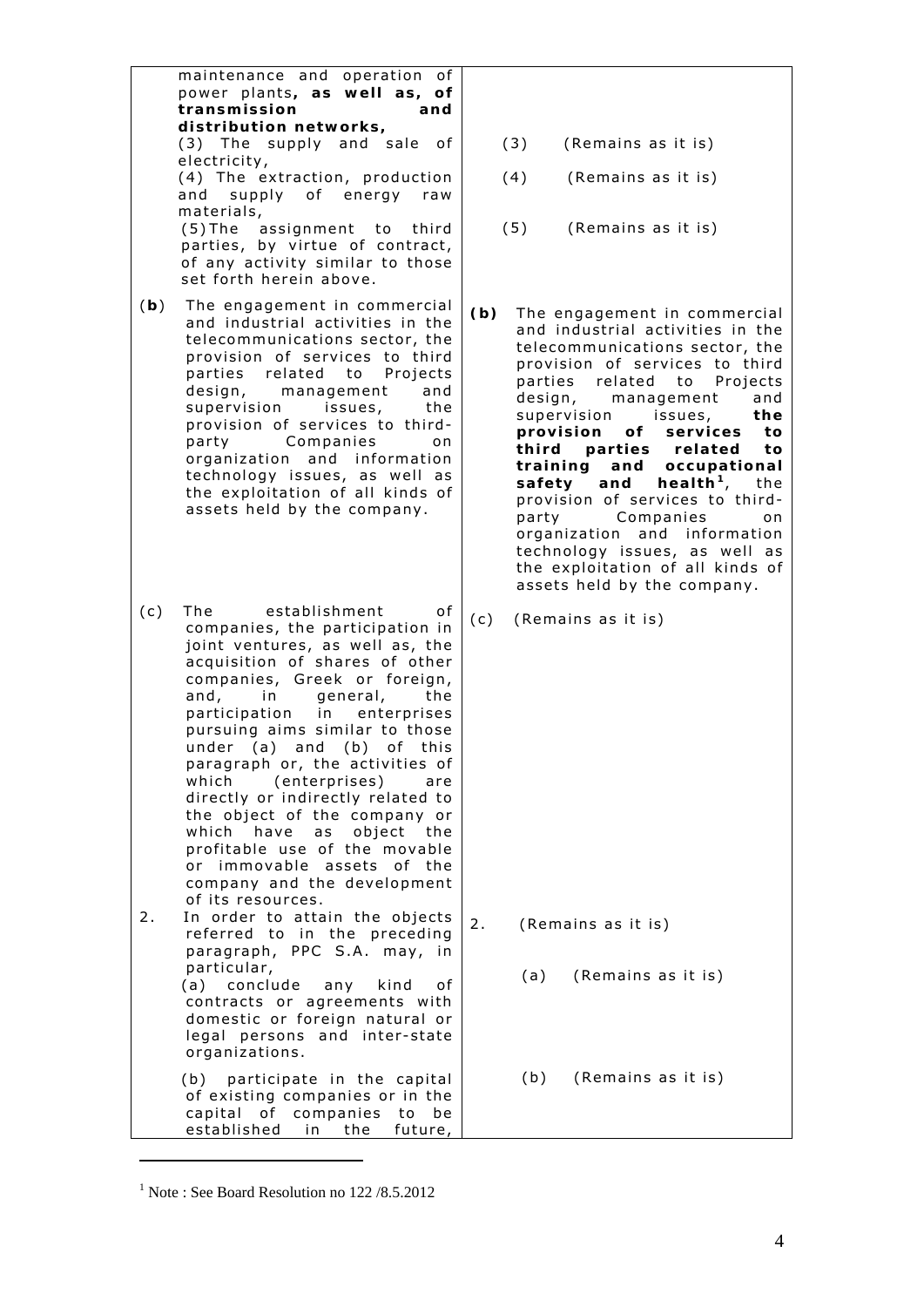| 3.                       | (c) issue any bonded loans of<br>any nature whatsoever and<br>participate in the share capital<br>of companies to which the<br>company has<br>granted loans<br>through the conversion or not<br>of the bonds of the aforesaid<br>loans into shares.<br>The company may engage in<br>any other action or activity in<br>order to fulfill its object within<br>the scope of the Articles of<br>Incorporation hereof and<br>0f<br>the standing provisions, in any<br>commercial or other activity<br>and perform any material or<br>legal act, directly or indirectly<br>connected with its object.                                                                                                                                                                                                                                                                                                                                                                                              | (c)<br>(Remains as it is)<br>3.<br>(Remains as it is)                                                                                                                                              |
|--------------------------|-----------------------------------------------------------------------------------------------------------------------------------------------------------------------------------------------------------------------------------------------------------------------------------------------------------------------------------------------------------------------------------------------------------------------------------------------------------------------------------------------------------------------------------------------------------------------------------------------------------------------------------------------------------------------------------------------------------------------------------------------------------------------------------------------------------------------------------------------------------------------------------------------------------------------------------------------------------------------------------------------|----------------------------------------------------------------------------------------------------------------------------------------------------------------------------------------------------|
|                          | <b>CHAPTER C'</b><br><b>MANAGEMENT</b>                                                                                                                                                                                                                                                                                                                                                                                                                                                                                                                                                                                                                                                                                                                                                                                                                                                                                                                                                        | CHAPTER C'<br><b>MANAGEMENT</b>                                                                                                                                                                    |
| The<br>(a)<br>(b)<br>(c) | «Article 9»<br><b>Governing Bodies</b><br>Bodies of the<br>Governing<br>company shall be:<br>The Board of Directors.<br>The Chief Executive Officer and<br>The<br>Competitive<br>and<br>Corporate<br><b>Functions</b><br>Management Board and the<br>Networks Management Board.                                                                                                                                                                                                                                                                                                                                                                                                                                                                                                                                                                                                                                                                                                               | «Article $9$ »<br><b>Governing Bodies</b><br>Governing<br>Bodies<br>The<br>0f<br>the<br>company shall be:<br>(a) (Remains as it is),<br>(b)<br>(Remains as it is),<br>The Management Board.<br>(c) |
|                          | «Article 11»<br>Competence of the Board of                                                                                                                                                                                                                                                                                                                                                                                                                                                                                                                                                                                                                                                                                                                                                                                                                                                                                                                                                    | «Article 11»<br>Competence of the Board of                                                                                                                                                         |
| 1.                       | <b>Directors</b><br>The Board of Directors is the<br>supreme governing body of the<br>which<br>shall<br>company,<br>formulate,<br>primarily,<br>its<br>development strategy<br>and<br>policy, as well as<br>supervise<br>and exercise control over the<br>management of its<br>property.<br>The Board of Directors shall<br>approve, upon recommendation<br>of the Chief Executive Officer:<br>(a) the Strategic Plan, which<br>determines the strategic goals<br>the attainment of the<br>for<br>purpose of the company; (b)<br>Business Plan<br>the<br>of _<br>the<br>company of a duration between<br>three $(3)$ and five $(5)$ years,<br>which specifies the goals of the<br>Strategic Plan for each year of<br>its duration; (c) the methods<br>for the implementation of the<br>Strategic<br>Plan<br>and<br>the<br>Business Plan for each year of<br>their duration. The Board<br>0f<br>Directors shall also follow up<br>the implementation of both the<br>Strategic and the Business | <b>Directors</b><br>(Remains as it is)<br>1.                                                                                                                                                       |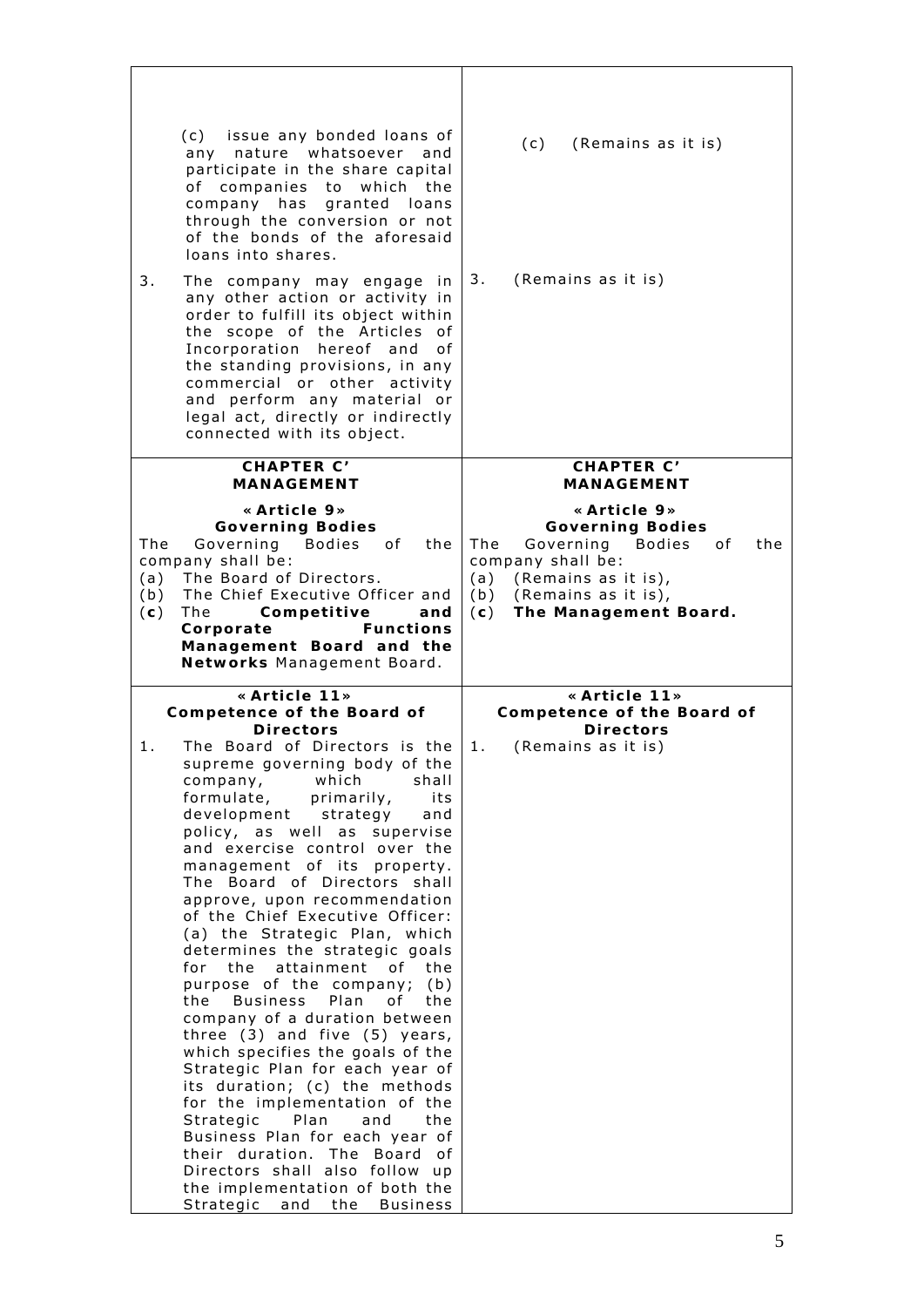|    | Plan.                                                                                                                                                                                                                                                                                                                                                                                                                                                                                                                                                                                                                                                                                                                                             |    |                                                                                                                                                                                                                                                                                                                                                                                                                                                                                                                                                                                                                                                                                                                                              |
|----|---------------------------------------------------------------------------------------------------------------------------------------------------------------------------------------------------------------------------------------------------------------------------------------------------------------------------------------------------------------------------------------------------------------------------------------------------------------------------------------------------------------------------------------------------------------------------------------------------------------------------------------------------------------------------------------------------------------------------------------------------|----|----------------------------------------------------------------------------------------------------------------------------------------------------------------------------------------------------------------------------------------------------------------------------------------------------------------------------------------------------------------------------------------------------------------------------------------------------------------------------------------------------------------------------------------------------------------------------------------------------------------------------------------------------------------------------------------------------------------------------------------------|
| 2. | The Board of Directors shall<br>represent the company and<br>shall be vested with unlimited<br>authority to decide on any act<br>to exercise full<br>power<br>and<br>concerning the management of<br>the company, the management<br>of its property and, in general,<br>the fulfillment of its object,<br>with the exception of those<br>issues which, either by law or<br>by the Articles of Incorporation<br>hereof, expressly fall within<br>the jurisdiction of the General<br>Meeting.                                                                                                                                                                                                                                                       | 2. | (Remains as it is)                                                                                                                                                                                                                                                                                                                                                                                                                                                                                                                                                                                                                                                                                                                           |
| 3. | The Board of Directors shall,<br>upon recommendation of the<br>Chief<br>Executive<br>Officer,<br>approve the annual budget of<br>the company, prepare, approve<br>submit to the General<br>and<br>Meeting for approval<br>the<br>annual financial statements of<br>the company and prepare and<br>submit to the General Meeting<br>the annual report.                                                                                                                                                                                                                                                                                                                                                                                             | 3. | (Remains as it is)                                                                                                                                                                                                                                                                                                                                                                                                                                                                                                                                                                                                                                                                                                                           |
| 4. | The Board of Directors shall,<br>upon the recommendation of<br>the Chief Executive Officer,<br>decide on: a) the necessity of<br>creating positions of Deputy<br>Chief Executive Officers,<br>as<br>well as on their number and<br>competences thereof, b)<br>the<br>basic organisation<br>of<br>the<br>Company divided into General<br>Divisions, which constitute the<br>highest administrative level of<br>its organizational structure, c)<br>the creation of positions of<br>General Managers and their<br>competences.                                                                                                                                                                                                                      | 4. | (Remains as it is)                                                                                                                                                                                                                                                                                                                                                                                                                                                                                                                                                                                                                                                                                                                           |
| 5. | The Board of Directors may,<br>upon recommendation of the<br>Chief Executive<br>Officer,<br>of<br>delegate part<br>its<br>competences, except for those<br>which, pursuant to Codified<br>Law 2190/1920 and to the<br>Articles of Incorporation<br>hereof, require collective<br>action, or fall<br>within the<br>exclusive jurisdiction of the<br>Chief Executive Officer<br>in in<br>accordance with Article<br>16<br>hereof, as well<br>as<br>the<br>administration, management<br>or supervision of the affairs or<br>the representation of the<br>company, to the Chairman, to<br>the Chief Executive Officer, to<br>the Deputy Chief Executive<br>Officers, to one or more of its<br>members, to the Competitive<br>and Corporate Functions | 5. | The Board of Directors may,<br>upon recommendation of the<br>Chief Executive<br>Officer,<br>of<br>delegate<br>part<br>its<br>competences, except for those<br>which, pursuant to Codified<br>Law 2190/1920<br>and to the<br>Articles of Incorporation<br>hereof, require collective<br>within the<br>action, or fall<br>exclusive jurisdiction of the<br>Chief Executive Officer in<br>with Article<br>16<br>accordance<br>hereof, as well<br>the<br>as<br>administration, management<br>or supervision of the affairs or<br>the representation of the<br>company, to the Chairman, to<br>the Chief Executive Officer, to<br>the Deputy Chief Executive<br>Officers, to one or more of its<br>members, to<br>the<br>Management Board, to the |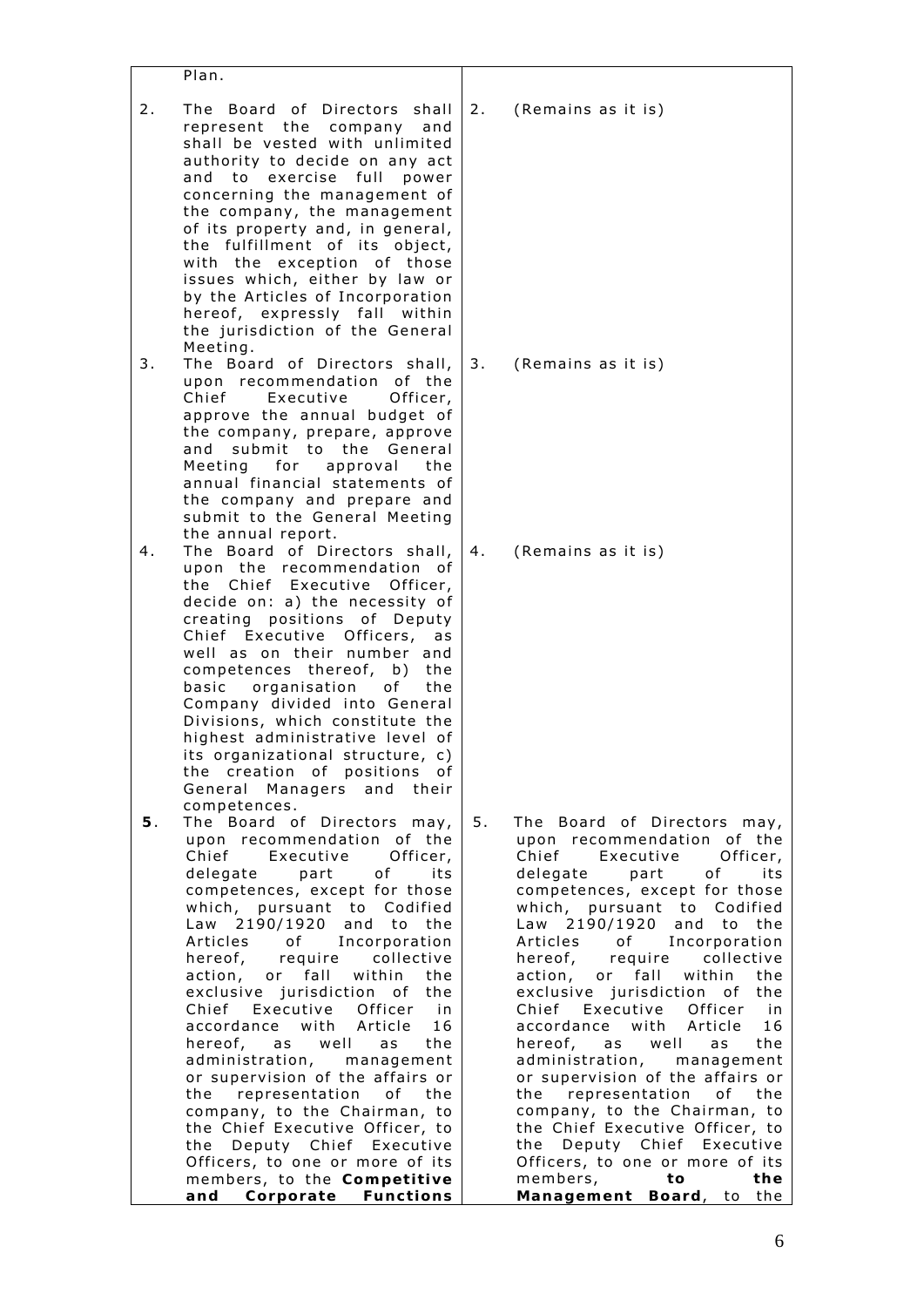**Management Board, to the Networks** Management Board, to the General Managers, Managers or employees of the company. The aforesaid persons to whom the competences of the paragraph herein are delegated and who have not the capacity of member of the Board of Directors, carry the same responsibility towards the company as the members of the Board of Directors, pursuant to par. 6, article 22a of Codified Law 2190/1920, as currently in force, and article 13 of the Articles of Incorporation hereof.

#### **«Article 19» General Managers**

- 1. The General Managers are high-ranking executives of the company, at the head of independent sectors of the company's business activities. They report to the Chief Executive Officer or/and to the Deputy Executive Officers. In case of absence of the General Manager, for any reason whatsoever, the temporary execution of his duties may be assigned to another General Manager, **who participates in the same Management Board**.
- 2. The number and duties of the General Managers, as well as of the General Divisions, shall be determined by the Board of Directors upon recommendation of the Chief Executive Officer. The General Managers, who may or may not be employees of the company, are selected through an open tender procedure, unless otherwise decided by the Board of Directors in special cases. The General Managers are appointed for a five-year term of office by the Chief Executive Officer upon the recommendation of the competent Deputy Chief Executive Officer.

3. The General Managers shall conclude a special contract with the Chief Executive Officer, by which, among others, their remuneration, any benefits and matters related to their evaluation shall be determined. More specifically, their evaluation is regulated by the Regulation of Operation of the company.

General Managers, Managers or employees of the company.

The aforesaid persons to whom the competences of the paragraph herein are delegated and who have not the capacity of member of the Board of Directors, carry the same responsibility towards the company as the members of the Board of Directors, pursuant to par. 6, article 22a of Codified Law 2190/1920, as currently in force, and article 13 of the Articles of Incorporation hereof.

#### **«Article 19» General Managers**

- 1. The General Managers are high-ranking executives of the company, at the head of independent sectors of the company's business activities. They report to the Chief Executive Officer or/and to the Deputy Executive Officers. In case of absence of the General Manager, for any reason whatsoever, the temporary execution of his duties may be assigned by the Chief Executive Officer to another General Manager.
- 2. (Remains as it is)

3. (Remains as it is)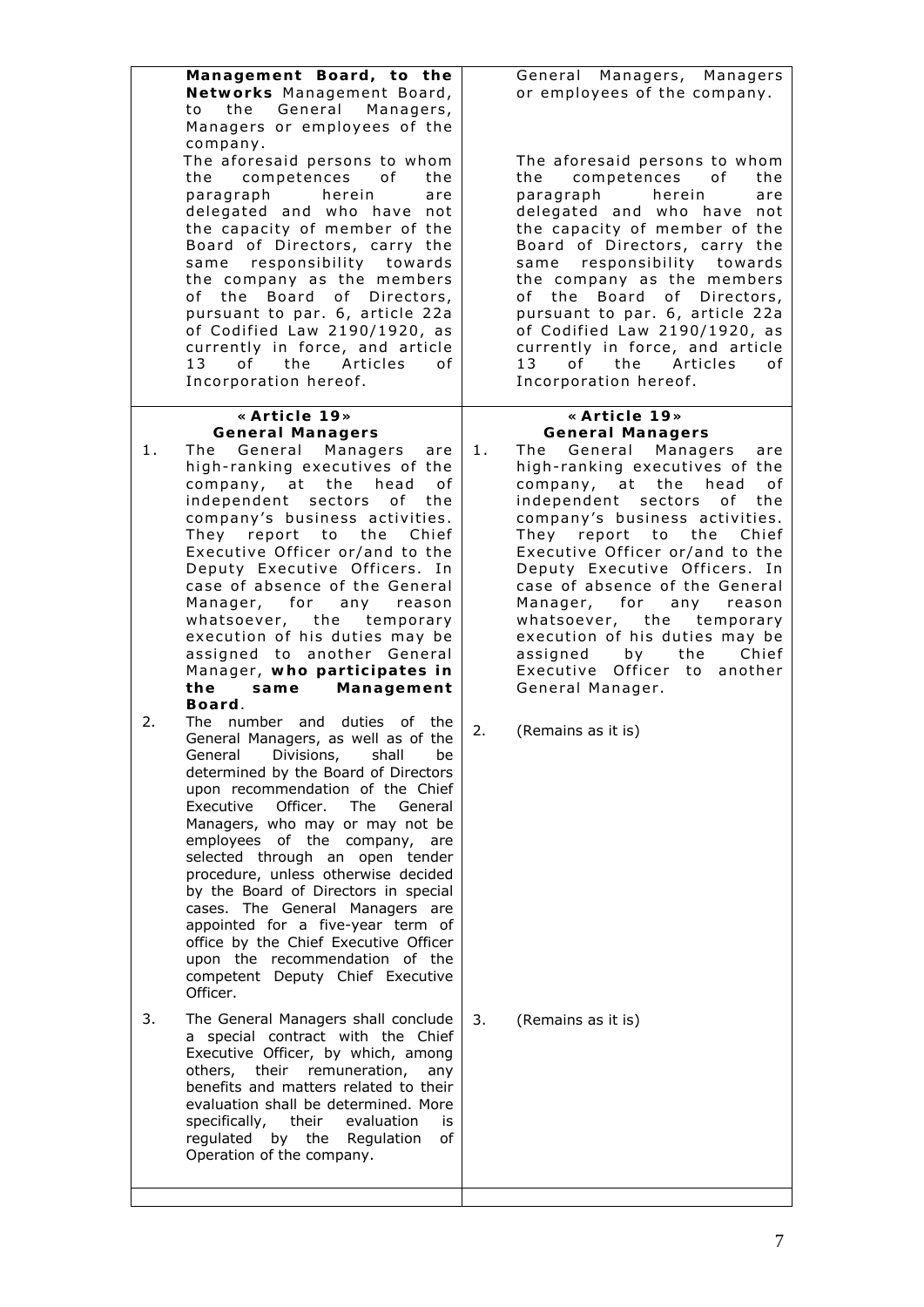#### **«Article 19a» Competitive and Corporate Functions Management Board – Networks** Management Board

- 1. A **Competitive and Corporate Functions Management Board (CCFMB) and a Networks** Management Board **(N**MB**) are**  formed within the company. **The CCFMB is responsible for the management of issues and matters concerning the corporate activities and the activities exposed to competition (Mines-Generation and Energy Supply). The NMB is responsible for the activities which are not exposed to competition (Transmission System - Distribution Network).**
- 2. The **CCF**MB is composed of the Chief Executive Officer who acts as its Chairman, the Deputy Chief Executive Officers, if any, and the General Managers **who are responsible for the competitive activities of the Company, as well as those responsible for Financial Affairs and Functions, Human Resources and Corporate Functions.**

**The NMB is composed of the Chief Executive Officer, who acts as its Chairman, the Deputy Executive Officers, if there are any, and the General Managers who are responsible for the non competitive activities of the Company, as well as those responsible for Financial Affairs and Functions, Human Resources and Corporate Functions.** 

The General Counsel of the Company may attend **their** meetings at the discretion of the Chief Executive Officer.

3. The Management Boards operate in conformity with the decisions of the Board of Directors, ensuring the necessary collective handling of administrative and operational issues of the company, as well as the consistency in its operation**, within their areas of responsibility**. Within this framework, **each** Board is responsible for important matters concerning, inter alia, the productivity, the performance of the Company units, the organization and operation of activities **within its area of responsibility**, as well as for the budget, the

#### **«Article 19a» Management Board**

1. **A Management Board (MB) is** formed within the company.

2. **The MB is** composed of the Chief Executive Officer who acts as its Chairman, the Deputy Chief Executive Officers, if any, and the General Managers.

> The General Counsel of the Company may attend **its** meetings at the discretion of the Chief Executive Officer.

3. **The Management Board** operate**s** in conformity with the decisions of the Board of Directors, ensuring the necessary collective handling of administrative and operational issues of the company, as well as the consistency in its operation. Within this framework, **the MB** is responsible for important matters concerning, inter alia, the productivity, the performance of the Company units, the organization and operation of activities of the company, as well as for the budget and the Strategic and the Business Planning.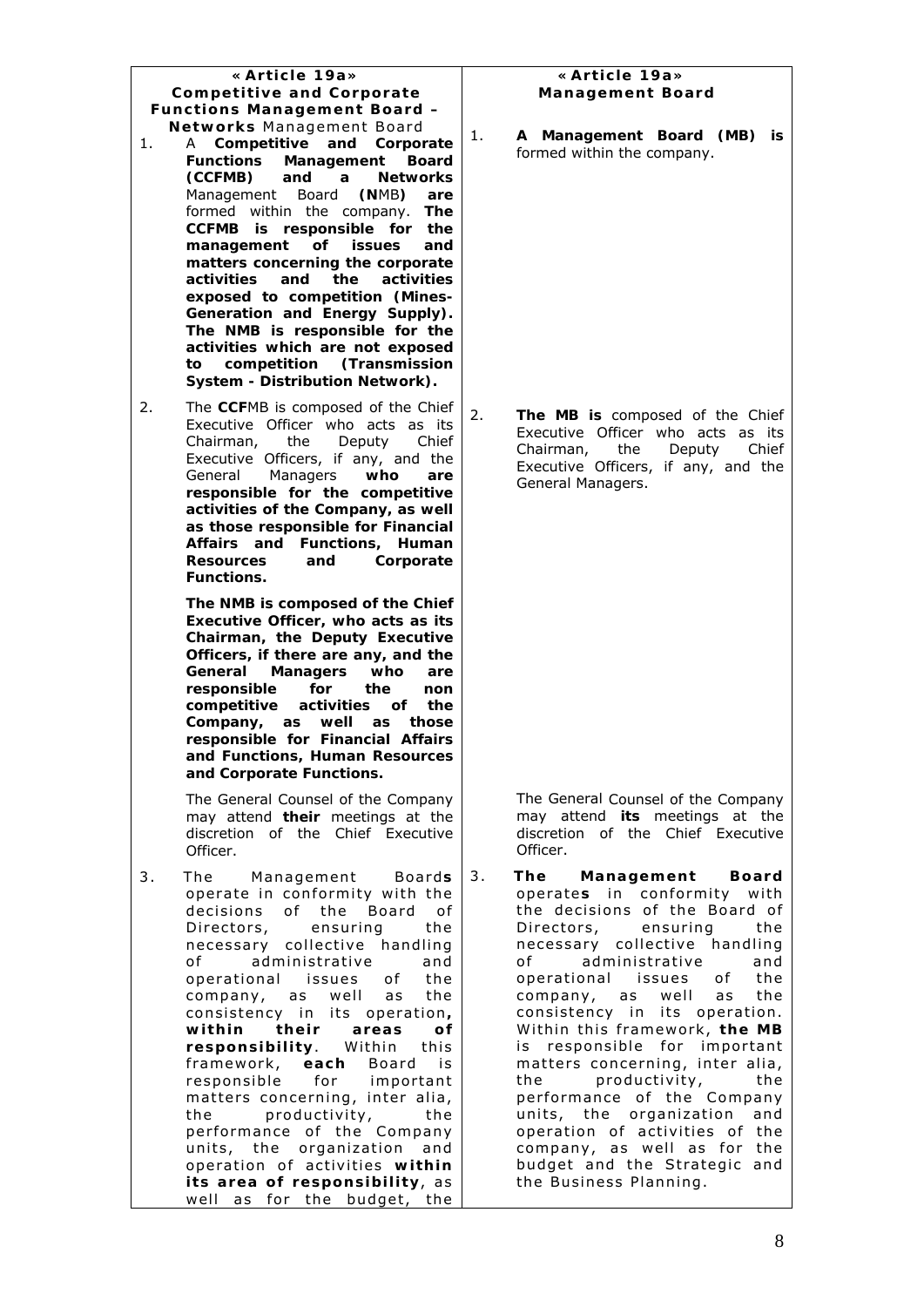| Strategic and the Business<br>Planning.<br>Moreover, said Boards decide<br>on the conclusion of contracts<br>concerning<br>assignment of projects,<br>furnishing of services<br>generally any kind of financial<br>contract up to an amount fixed<br>by the Board of Directors. The<br>aforesaid Boards<br>also<br>decisions and<br>settle<br>matter pertaining to<br>of the<br>execution<br>contracts.<br>4. Both Management Boards hereof<br>operate in accordance with their<br>Rules of Operation, as approved by<br>Board of<br>Directors<br>the<br>recommendation<br>the<br>by<br>Executive Officer. | supplies,<br>and<br>make<br>any<br>the<br>said<br>4.<br>upon<br>Chief | Moreover, the MB decides on<br>the conclusion of contracts<br>concerning<br>supplies,<br>assignment of projects,<br>furnishing of services<br>and<br>generally any kind of financial<br>contract up to an amount fixed<br>from time to time by the<br>Board of Directors. It also<br>makes decisions and settles<br>any matter pertaining to the<br>execution<br>of the<br>said<br>contracts.<br>The MB operates in accordance with<br>its Rules of Operation, as approved<br>by the Board of Directors upon<br>recommendation<br>by the<br>Chief<br>Executive Officer.                                                                                        |
|------------------------------------------------------------------------------------------------------------------------------------------------------------------------------------------------------------------------------------------------------------------------------------------------------------------------------------------------------------------------------------------------------------------------------------------------------------------------------------------------------------------------------------------------------------------------------------------------------------|-----------------------------------------------------------------------|----------------------------------------------------------------------------------------------------------------------------------------------------------------------------------------------------------------------------------------------------------------------------------------------------------------------------------------------------------------------------------------------------------------------------------------------------------------------------------------------------------------------------------------------------------------------------------------------------------------------------------------------------------------|
| «Article 32»                                                                                                                                                                                                                                                                                                                                                                                                                                                                                                                                                                                               |                                                                       | «Article 32»                                                                                                                                                                                                                                                                                                                                                                                                                                                                                                                                                                                                                                                   |
| <b>Financial Year-Annual Statements</b>                                                                                                                                                                                                                                                                                                                                                                                                                                                                                                                                                                    |                                                                       | Financial Year- Annual Statements                                                                                                                                                                                                                                                                                                                                                                                                                                                                                                                                                                                                                              |
| The financial year of the company<br>1.<br>a.<br>twelve-month<br>has<br>beginning on the first day (1st) of<br>January and ending on the thirty first<br>day (31st) of December of each<br>calendar year.                                                                                                                                                                                                                                                                                                                                                                                                  | duration,                                                             | 1.<br>(Remains as it is)                                                                                                                                                                                                                                                                                                                                                                                                                                                                                                                                                                                                                                       |
| At the end of each financial year, the<br>2.<br>Board of Directors shall balance the<br>accounts, draw<br>up a thorough<br>inventory of the assets and liabilities<br>of the company and prepare the<br>annual financial statements and a<br>report thereon, in accordance with<br>articles 42(a), 42(b), 42(c), 42(d),<br>42(e), 43, 43(b), 43(c), 134, 135,<br>136 and 139 of Codified Law<br>$2190/1920$ , as same is in force, as<br>well as the annual Consolidated<br>Financial Statements in accordance<br>with articles 90 up to 109 and 134 up<br>to 136 of same Law.                             | 2.                                                                    | At the end of each financial year, the<br>Board of Directors shall balance the<br>accounts, draw<br>up a thorough<br>inventory of the assets and liabilities<br>of the company and prepare the<br>annual financial statements and a<br>report thereon, in accordance with<br>articles 42(a), 42(b), 42(c), 42(d),<br>42(e), 43, 43(b), 43(c), 134, 135,<br>136<br>and 139<br>of<br>Codified Law<br>$2190/1920$ , as same is in force, as<br>well as the annual Consolidated<br>Financial Statements in accordance<br>with articles 90 up to 109 and 134 up<br>to 136 of same Law in conjunction<br>with the provisions of articles 4<br>to 6 of Law 3556/2007. |
| The annual financial statements shall<br>3.<br>include:                                                                                                                                                                                                                                                                                                                                                                                                                                                                                                                                                    | 3.                                                                    | The annual financial statements shall<br>include:                                                                                                                                                                                                                                                                                                                                                                                                                                                                                                                                                                                                              |
| (a) The balance sheet,                                                                                                                                                                                                                                                                                                                                                                                                                                                                                                                                                                                     |                                                                       | (a) The "statement of financial<br>position",                                                                                                                                                                                                                                                                                                                                                                                                                                                                                                                                                                                                                  |
| (b) The profit and loss account,                                                                                                                                                                                                                                                                                                                                                                                                                                                                                                                                                                           |                                                                       | (b) The "statement of income",                                                                                                                                                                                                                                                                                                                                                                                                                                                                                                                                                                                                                                 |
| (c) The Statement of alterations of<br>share capital,                                                                                                                                                                                                                                                                                                                                                                                                                                                                                                                                                      |                                                                       | (c) The "statement of changes in<br>shareholders' equity",                                                                                                                                                                                                                                                                                                                                                                                                                                                                                                                                                                                                     |
| (d) The cash flow Statement,                                                                                                                                                                                                                                                                                                                                                                                                                                                                                                                                                                               |                                                                       | (d) The "cash flow statement",                                                                                                                                                                                                                                                                                                                                                                                                                                                                                                                                                                                                                                 |
| $(e)$ The<br>profit<br>and<br>appropriation list, and                                                                                                                                                                                                                                                                                                                                                                                                                                                                                                                                                      | loss                                                                  | "statement<br>$(e)$ The<br>of<br>comprehensive income", and                                                                                                                                                                                                                                                                                                                                                                                                                                                                                                                                                                                                    |
| (f) The appendix.                                                                                                                                                                                                                                                                                                                                                                                                                                                                                                                                                                                          |                                                                       | (f) The "Notes to the Financial<br>Statements".                                                                                                                                                                                                                                                                                                                                                                                                                                                                                                                                                                                                                |
| The statements referred to above<br>shall constitute a unified whole, shall<br>he audited in accordance with the                                                                                                                                                                                                                                                                                                                                                                                                                                                                                           |                                                                       | The statements referred to above<br>shall constitute a unified whole, shall                                                                                                                                                                                                                                                                                                                                                                                                                                                                                                                                                                                    |

be audited in accordance with the

be audited in accordance with the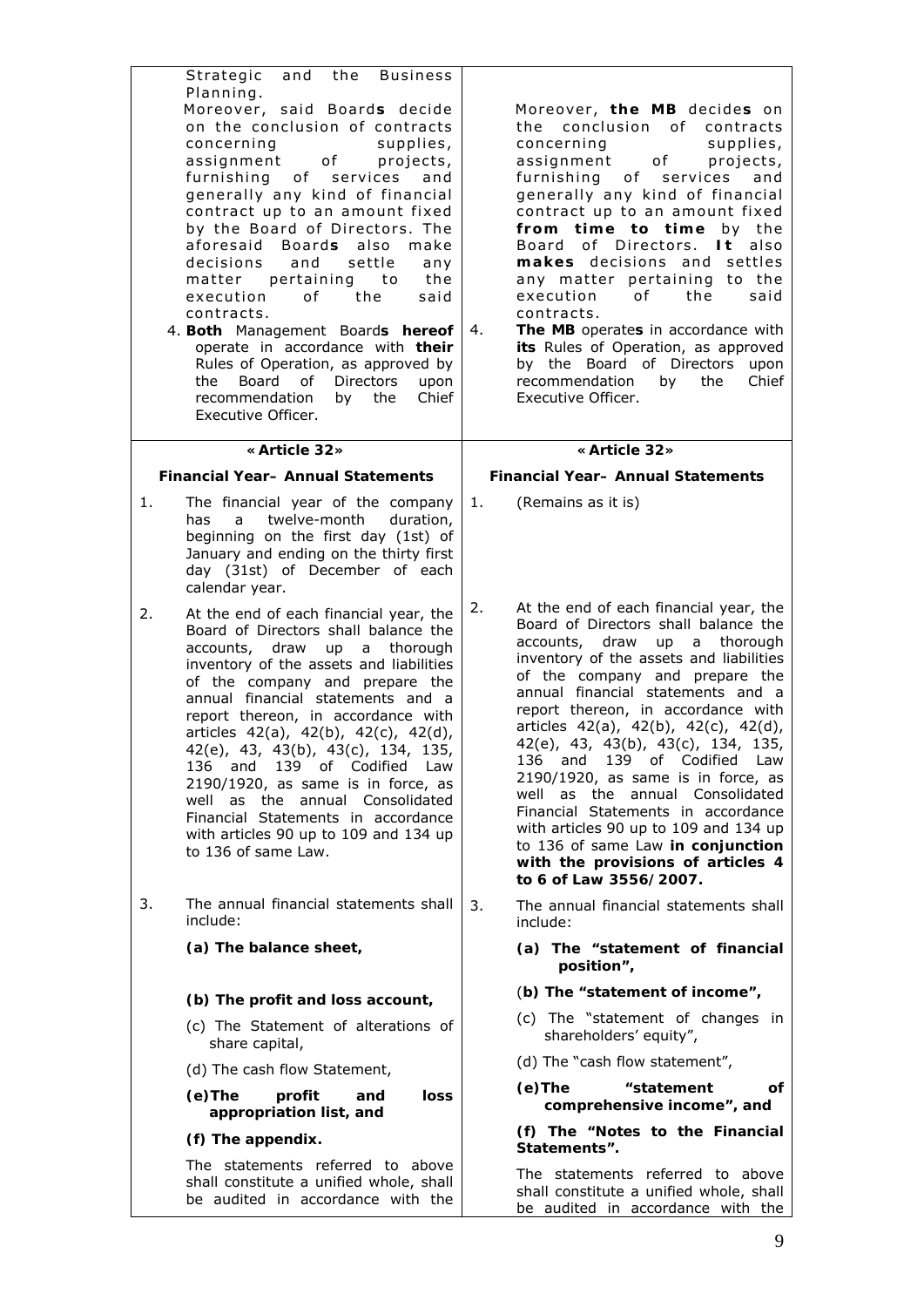stipulations of articles 36, 36a, 37 and 137 of Codified Law 2190/1920, as same is currently in force, and shall present a clear picture of the assets and liabilities of the company. In preparing its annual financial statements, the company shall, in parallel to the above, apply the rules for the keeping of accounts provided for **by article 30 of Law 2773/1999, as amended by article 20 of Law 3426/2005.**  4. In order that the General Meeting takes a valid resolution with respect to the financial statements approved by the Board of Directors, the said statements must have been specifically certified by: (a) The Chairman of the Board of Directors or its Deputy Chairman, (b) The Chief Executive Officer and, in the event that the positions of the Chairman and of the Chief Executive Officer coincide to the same person, by the Vice Chairman of the Board of Directors. (c) The General Manager at head and in charge of the company's financial issues. (d) The person in charge of the accounting department. The above mentioned persons, in case of disagreement about the legality of the manner of preparing the financial statements, shall submit their objections in writing to the General Meeting. 5. The management report of the Board of Directors to the ordinary General Meeting must give an accurate and clear picture of the progress of the business and of the financial condition of the company, as well as furnish information on the anticipated development of the company in accordance with articles 43(a) and

136 of Codified Law 2190/1920, as currently in force, as well as any other important event which has occurred in the time period extending from the end of the financial year to the day of submittal of the report.

6. The Board of Directors of the company is bound to publish the annual financial statements **(except** 

stipulations of articles 36, 36a, 37 and 137 of Codified Law 2190/1920, as same is currently in force, and shall present a clear picture of the assets and liabilities, of the financial position and of the financial results of the company. In preparing its annual financial statements, the company shall, in parallel to the above, apply the rules for the keeping of accounts provided for by **articles 141 and 130 par.4 of Law 4001/2011, as applicable. Moreover, apart from the above, the Board of Directors prepares at the end of each financial year "the distribution of profits of the year".** 

4. (Remains as it is)

5. (Remains as it is)

6. The Board of Directors of the company is bound to publish the annual financial statements and the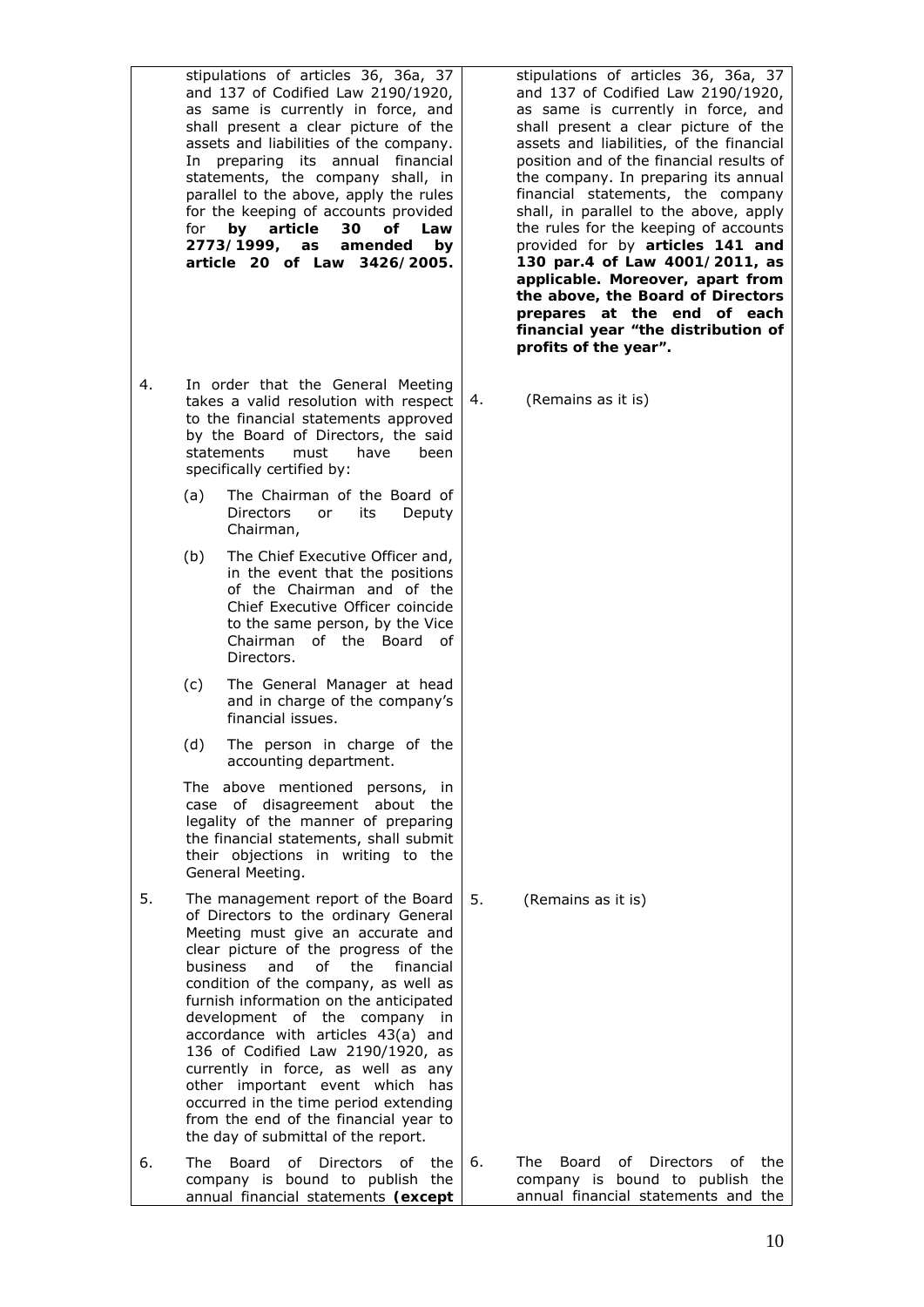**for the appendix**), and the Annual Consolidated Financial Statements, the Report of the Board of Directors and the Audit Report (Certificate) of the Chartered Auditors, at least twenty (20) days prior to the General Meeting, and in the event that they are amended, within twenty (20) days from the date of their amendment as follows:

- a) In newspapers and printed matter, as provided for by article 26 par. 2 of Codified Law 2190/1920, as currently in force, in combination with article 23 par.1 hereof.
- (b) Insertion on the web site, which shall be accessible to the public, for at least **two (2)** years from their publication.
- (c) Submission to the Capital Market Committee.

Apart from the above, there are also published data and information, defined by Joint Ministerial Decision of the Ministers of Finance **and Development**, in newspapers, as provided for by law.

**The balance sheet shall contain the personal details of those, who have certified it in accordance with article 7(a), paragraph 1, case g' section b' of Codified Law 2190/1920, as in force.** 

- 7. Copies of the annual financial statements, together with the reports of the Board of Directors and of the Chartered-Auditors, shall be submitted to the appropriate supervisory authority at least twenty (20) days prior to the General Meeting.
- 8. Within twenty (20) days from the approval of the annual financial statements by the Ordinary General Meeting, a copy of the minutes of the said meeting, together with a copy of the approved annual financial statements, shall be submitted to the appropriate supervisory authority.
- 9. In addition to the financial statements referred to above, the company shall prepare, at the end of each financial year, the Unbundled Financial Statements as provided for by article **30 of Law 2773/1999, as amended by article 20 of**

Annual Consolidated Financial Statements, the Report of the Board of Directors and the Audit Report (Certificate) of the Chartered Auditors, at least twenty (20) days prior to the General Meeting, and in the event that they are amended, within twenty (20) days from the date of their amendment as follows:

- a) In newspapers and printed matter, as provided for by article 26 par. 2 of Codified Law 2190/1920, as currently in force, in combination with article 23 par.1 hereof.
- (b) Insertion on the web site, which shall be accessible to the public, for at least **five (5)** years from their publication.
- (c) Submission to the Capital Market Committee **and the Athens Exchange (ATHEX).**

Apart from the above, there are also published **the interim financial statements, pursuant to the provisions of articles 5 and 6 of Law 3556/2007, as well as all** data and information defined by Joint Ministerial Decision of the Minister of Finance **and the competent Supervising Minister or by decisions of the Capital Market Committee**, in newspapers **and other media**, as provided for by the law.

7. (Remains as it is)

8. (Remains as it is)

9. In addition to the financial statements referred to above, the company shall prepare, at the end of each financial year, the Unbundled Financial Statements as provided for by **articles 141 and 130 par.4 of Law 4001/2011, as** is in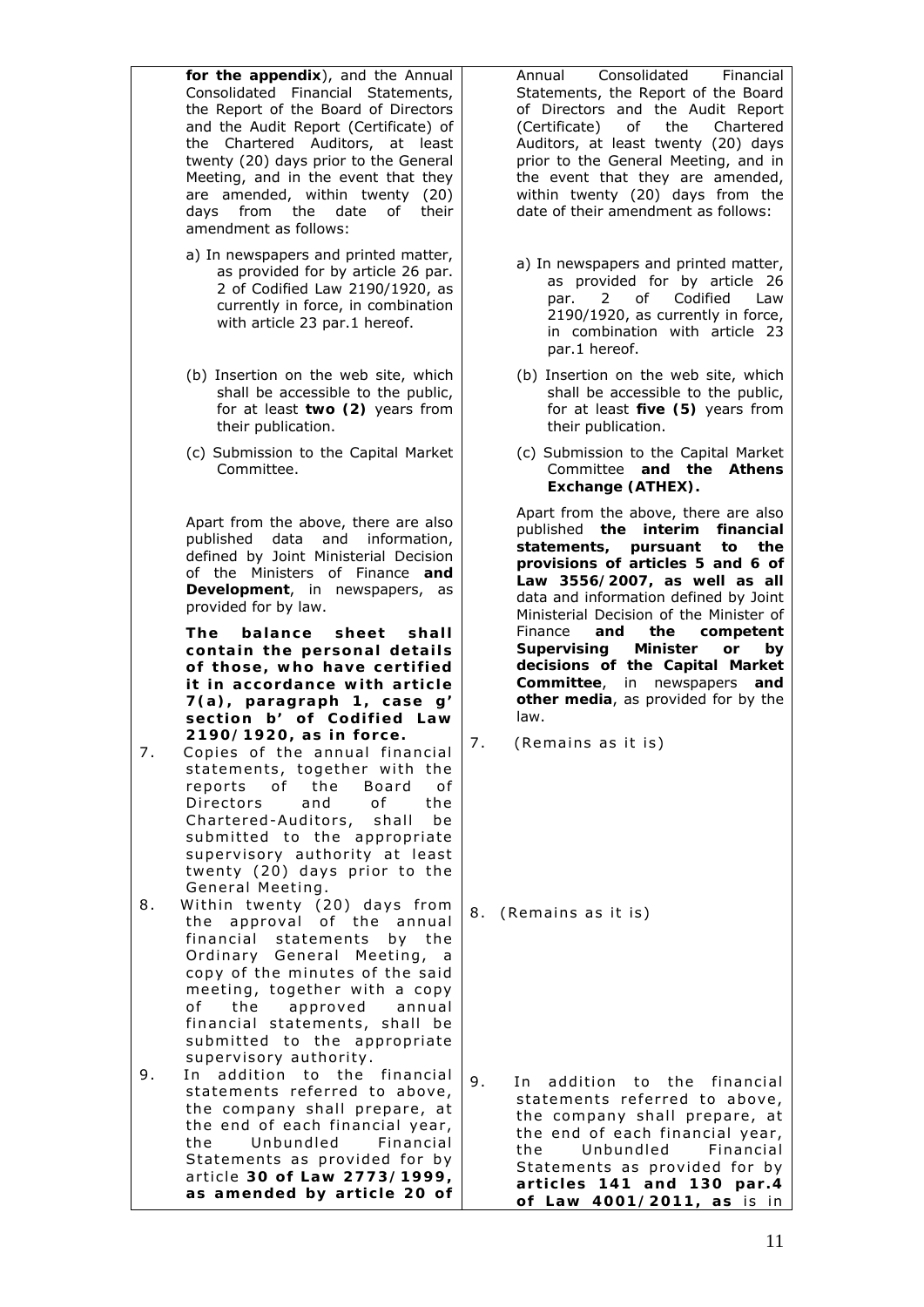| 10. | Law 3426/2005<br>and<br>is<br>i n<br>henceforth,<br>force<br>in.<br>accordance<br>with<br>the<br>international<br>accounting<br>standards.<br>The said statements shall be<br>audited by the auditors of the<br>company as stipulated<br>by<br>article 31 hereof and together<br>with the relevant<br>Auditing<br>Report shall be submitted to<br>the General Meeting<br>for<br>approval.<br>A summary list of the annual<br>half-yearly financial<br>and<br>statements of the<br>company,<br>drawn up in accordance with<br>the international<br>accounting<br>standards, shall<br>also<br>be | force, in accordance with the<br>the applicable international<br>accounting standards.<br>The said statements shall be<br>audited by the auditors of the<br>stipulated<br>company as<br>by<br>article 31 hereof and together<br>the relevant<br>Auditing<br>with<br>Report shall be submitted to<br>the<br>General Meeting<br>for<br>approval.<br>10.<br>(Remains as it is)                                                             |
|-----|------------------------------------------------------------------------------------------------------------------------------------------------------------------------------------------------------------------------------------------------------------------------------------------------------------------------------------------------------------------------------------------------------------------------------------------------------------------------------------------------------------------------------------------------------------------------------------------------|-----------------------------------------------------------------------------------------------------------------------------------------------------------------------------------------------------------------------------------------------------------------------------------------------------------------------------------------------------------------------------------------------------------------------------------------|
| 11. | published in a newspaper with<br>a wide circulation in Europe<br>and the<br>United<br>States,<br>provided that this<br>shall<br>be<br>permitted by the standing<br>legislation<br>of the<br>place<br>οf<br>publication.<br>The company shall prepare and<br>submit, in addition to those<br>referred<br>the<br>to<br>in<br>abovementioned<br>paragraphs,<br>consolidated balance<br>sheets,<br>provided that it owns affiliated<br>companies pursuant to article<br>42(e) of Codified<br>Law<br>2190/1920, as currently in<br>force.                                                           | 11. (Remains as it is)                                                                                                                                                                                                                                                                                                                                                                                                                  |
|     | <b>CHAPTER F</b><br><b>GENERAL AND TRANSITIONAL</b><br><b>PROVISIONS</b><br>«Article 36»                                                                                                                                                                                                                                                                                                                                                                                                                                                                                                       | <b>CHAPTER F</b><br><b>GENERAL AND TRANSITIONAL</b><br><b>PROVISIONS</b><br>«Article 36»                                                                                                                                                                                                                                                                                                                                                |
| 1.  | Those matters which are not<br>regulated by the Articles of<br>Incorporation hereof or are not<br>regulated<br>in<br>different<br>a<br>2773/1999<br>manner<br>by Law<br>(Official Gazette, volume A,<br>issue no. 286) as amended and<br>currently in force, shall<br>be<br>governed by the provisions of<br>Codified Law 2190/1920.                                                                                                                                                                                                                                                           | 1.<br>Those matters which are not<br>regulated by the Articles of<br>Incorporation hereof or are not<br>regulated<br>in<br>different<br>a<br>2773/1999<br>manner<br>by Law<br>Official<br>National<br>Gazette,<br>volume A', issue no. 286) or<br>4001/2011 (National<br>Law<br>Official Gazette volume A'<br>issue no. 179) as amended<br>and currently in force, shall be<br>governed by the provisions of<br>Codified Law 2190/1920. |
| 2.  | Where in<br>the<br>Articles<br>οf<br>Incorporation hereof reference<br>is made to the Codified Law<br>2190/1920, this<br>shall<br>be<br>understood to refer to the law<br>2190/1920, as amended and in<br>force henceforth.                                                                                                                                                                                                                                                                                                                                                                    | (Remains as it is)<br>2.                                                                                                                                                                                                                                                                                                                                                                                                                |